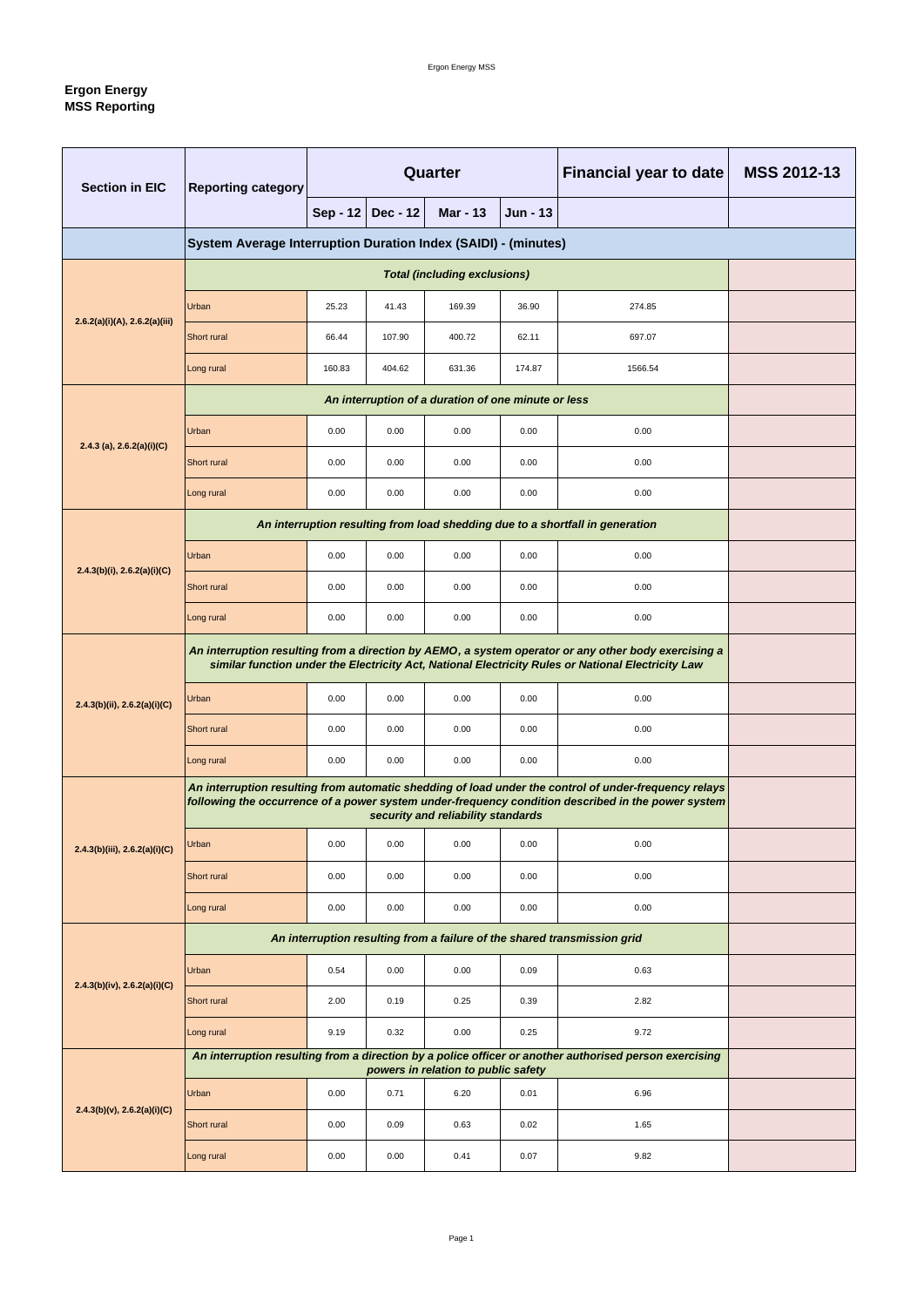#### Ergon Energy MSS

| $2.4.3(c)$ , $2.6.2(a)(i)(C)$ | Any interruption to the supply of electricity on a distribution entity's supply network which             |        |        |                                                         |        |        |  |
|-------------------------------|-----------------------------------------------------------------------------------------------------------|--------|--------|---------------------------------------------------------|--------|--------|--|
|                               | <b>Urban</b>                                                                                              | 0.00   | 1.55   | 120.01                                                  | 0.00   | 125.75 |  |
|                               | <b>Short rural</b>                                                                                        | 0.00   | 6.95   | 275.64                                                  | 0.00   | 343.19 |  |
|                               | Long rural                                                                                                | 0.00   | 44.81  | 318.24                                                  | 0.00   | 573.61 |  |
|                               | An interruption caused by a customer's electrical installation or failure of that electrical installation |        |        |                                                         |        |        |  |
|                               | <b>Urban</b>                                                                                              | 0.23   | 0.48   | 6.59                                                    | 0.27   | 6.39   |  |
| 2.4.3(d), 2.6.2(a)(i)(C)      | <b>Short rural</b>                                                                                        | 0.49   | 0.80   | 6.82                                                    | 0.41   | 7.98   |  |
|                               | Long rural                                                                                                | 2.75   | 1.65   | 15.58                                                   | 0.93   | 21.87  |  |
|                               |                                                                                                           |        |        |                                                         |        |        |  |
| 2.6.2(a)(iii)                 | <b>Urban</b>                                                                                              | 0.77   | 2.74   | 132.80                                                  | 0.37   | 139.73 |  |
|                               | Short rural                                                                                               | 2.49   | 8.03   | 283.34                                                  | 0.81   | 355.64 |  |
|                               | Long rural                                                                                                | 11.94  | 46.78  | 334.23                                                  | 1.25   | 615.01 |  |
| 2.6.2(a)(i)(B), 2.6.2(a)(iii) |                                                                                                           |        |        | <b>Total Distribution system (excluding exclusions)</b> |        |        |  |
|                               | <b>Urban</b>                                                                                              | 24.47  | 38.69  | 36.59                                                   | 36.53  | 135.12 |  |
|                               | Short rural                                                                                               | 63.95  | 99.87  | 117.37                                                  | 61.29  | 341.44 |  |
|                               | Long rural                                                                                                | 148.89 | 357.84 | 297.13                                                  | 173.62 | 951.53 |  |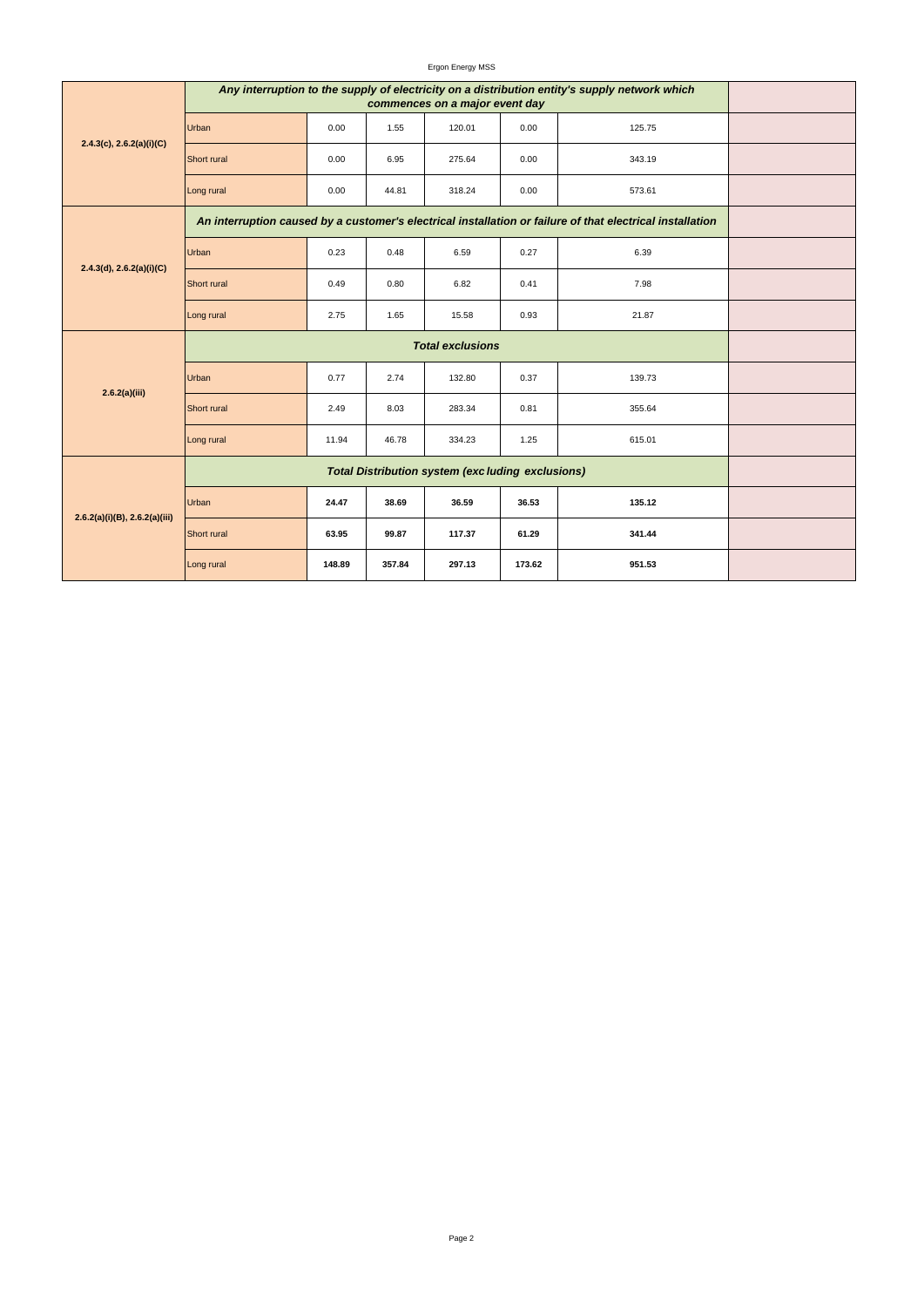Ergon Energy MSS

|                                                                |                                                                                                                                                                                                                                                   | <b>Quarter</b>                                                           |       |                                     |       | <b>Financial year to date</b>                                                                          | <b>MSS 2012-13</b> |  |  |
|----------------------------------------------------------------|---------------------------------------------------------------------------------------------------------------------------------------------------------------------------------------------------------------------------------------------------|--------------------------------------------------------------------------|-------|-------------------------------------|-------|--------------------------------------------------------------------------------------------------------|--------------------|--|--|
| <b>Section in EIC</b>                                          | <b>Reporting category</b>                                                                                                                                                                                                                         | <b>Sep - 12</b><br><b>Dec - 12</b><br><b>Mar - 13</b><br><b>Jun - 13</b> |       |                                     |       |                                                                                                        |                    |  |  |
| System Average Interruption Frequency Index (SAIFI) - (number) |                                                                                                                                                                                                                                                   |                                                                          |       |                                     |       |                                                                                                        |                    |  |  |
|                                                                |                                                                                                                                                                                                                                                   |                                                                          |       |                                     |       |                                                                                                        |                    |  |  |
| 2.6.2(a)(i)(A), 2.6.2(a)(iii)                                  | Urban                                                                                                                                                                                                                                             | 0.278                                                                    | 0.440 | 0.587                               | 0.456 | 1.780                                                                                                  |                    |  |  |
|                                                                | Short rural                                                                                                                                                                                                                                       | 0.626                                                                    | 1.052 | 1.263                               | 0.698 | 3.631                                                                                                  |                    |  |  |
|                                                                | Long rural                                                                                                                                                                                                                                        | 1.222                                                                    | 2.609 | 2.099                               | 1.238 | 7.155                                                                                                  |                    |  |  |
|                                                                |                                                                                                                                                                                                                                                   |                                                                          |       |                                     |       |                                                                                                        |                    |  |  |
|                                                                | Urban                                                                                                                                                                                                                                             | 0.000                                                                    | 0.000 | 0.000                               | 0.000 | 0.000                                                                                                  |                    |  |  |
| 2.4.3 (a), $2.6.2(a)(i)(C)$                                    | <b>Short rural</b>                                                                                                                                                                                                                                | 0.000                                                                    | 0.000 | 0.000                               | 0.000 | 0.000                                                                                                  |                    |  |  |
|                                                                | Long rural                                                                                                                                                                                                                                        | 0.000                                                                    | 0.000 | 0.000                               | 0.000 | 0.000                                                                                                  |                    |  |  |
|                                                                |                                                                                                                                                                                                                                                   |                                                                          |       |                                     |       | An interruption resulting from load shedding due to a shortfall in generation                          |                    |  |  |
|                                                                | Urban                                                                                                                                                                                                                                             | 0.000                                                                    | 0.000 | 0.000                               | 0.000 | 0.000                                                                                                  |                    |  |  |
| 2.4.3(b)(i), 2.6.2(a)(i)(C)                                    | <b>Short rural</b>                                                                                                                                                                                                                                | 0.000                                                                    | 0.000 | 0.000                               | 0.000 | 0.000                                                                                                  |                    |  |  |
|                                                                | Long rural                                                                                                                                                                                                                                        | 0.000                                                                    | 0.000 | 0.000                               | 0.000 | 0.000                                                                                                  |                    |  |  |
| 2.4.3(b)(ii), 2.6.2(a)(i)(C)                                   | An interruption resulting from a direction by AEMO, a system operator or any other body exercising a<br>similar function under the Electricity Act, National Electricity Rules or National Electricity Law                                        |                                                                          |       |                                     |       |                                                                                                        |                    |  |  |
|                                                                | Urban                                                                                                                                                                                                                                             | 0.000                                                                    | 0.000 | 0.000                               | 0.000 | 0.000                                                                                                  |                    |  |  |
|                                                                | <b>Short rural</b>                                                                                                                                                                                                                                | 0.000                                                                    | 0.000 | 0.000                               | 0.000 | 0.000                                                                                                  |                    |  |  |
|                                                                | Long rural                                                                                                                                                                                                                                        | 0.000                                                                    | 0.000 | 0.000                               | 0.000 | 0.000                                                                                                  |                    |  |  |
|                                                                | An interruption resulting from automatic shedding of load under the control of under-frequency relays<br>following the occurrence of a power system under-frequency condition described in the power system<br>security and reliability standards |                                                                          |       |                                     |       |                                                                                                        |                    |  |  |
| 2.4.3(b)(iii), 2.6.2(a)(i)(C)                                  | Urban                                                                                                                                                                                                                                             | 0.000                                                                    | 0.000 | 0.000                               | 0.000 | 0.000                                                                                                  |                    |  |  |
|                                                                | <b>Short rural</b>                                                                                                                                                                                                                                | 0.000                                                                    | 0.000 | 0.000                               | 0.000 | 0.000                                                                                                  |                    |  |  |
|                                                                | Long rural                                                                                                                                                                                                                                        | 0.000                                                                    | 0.000 | 0.000                               | 0.000 | 0.000                                                                                                  |                    |  |  |
|                                                                | An interruption resulting from a failure of the shared transmission grid                                                                                                                                                                          |                                                                          |       |                                     |       |                                                                                                        |                    |  |  |
|                                                                | Urban                                                                                                                                                                                                                                             | 0.009                                                                    | 0.005 | 0.000                               | 0.034 | 0.047                                                                                                  |                    |  |  |
| $2.4.3(b)(iv)$ , $2.6.2(a)(i)(C)$                              | Short rural                                                                                                                                                                                                                                       | 0.040                                                                    | 0.026 | 0.031                               | 0.135 | 0.232                                                                                                  |                    |  |  |
|                                                                | Long rural                                                                                                                                                                                                                                        | 0.175                                                                    | 0.096 | 0.000                               | 0.097 | 0.367                                                                                                  |                    |  |  |
|                                                                |                                                                                                                                                                                                                                                   |                                                                          |       | powers in relation to public safety |       | An interruption resulting from a direction by a police officer or another authorised person exercising |                    |  |  |
|                                                                | Urban                                                                                                                                                                                                                                             | 0.000                                                                    | 0.000 | 0.004                               | 0.000 | 0.004                                                                                                  |                    |  |  |
| $2.4.3(b)(v)$ , $2.6.2(a)(i)(C)$                               | Short rural                                                                                                                                                                                                                                       | 0.000                                                                    | 0.001 | 0.000                               | 0.000 | 0.003                                                                                                  |                    |  |  |
|                                                                | Long rural                                                                                                                                                                                                                                        | 0.000                                                                    | 0.000 | 0.000                               | 0.001 | 0.002                                                                                                  |                    |  |  |
|                                                                |                                                                                                                                                                                                                                                   |                                                                          |       | commences on a major event day      |       | Any interruption to the supply of electricity on a distribution entity's supply network which          |                    |  |  |
|                                                                | Urban                                                                                                                                                                                                                                             | 0.000                                                                    | 0.011 | 0.191                               | 0.000 | 0.220                                                                                                  |                    |  |  |
| $2.4.3(c)$ , $2.6.2(a)(i)(C)$                                  | Short rural                                                                                                                                                                                                                                       | 0.000                                                                    | 0.058 | 0.330                               | 0.000 | 0.395                                                                                                  |                    |  |  |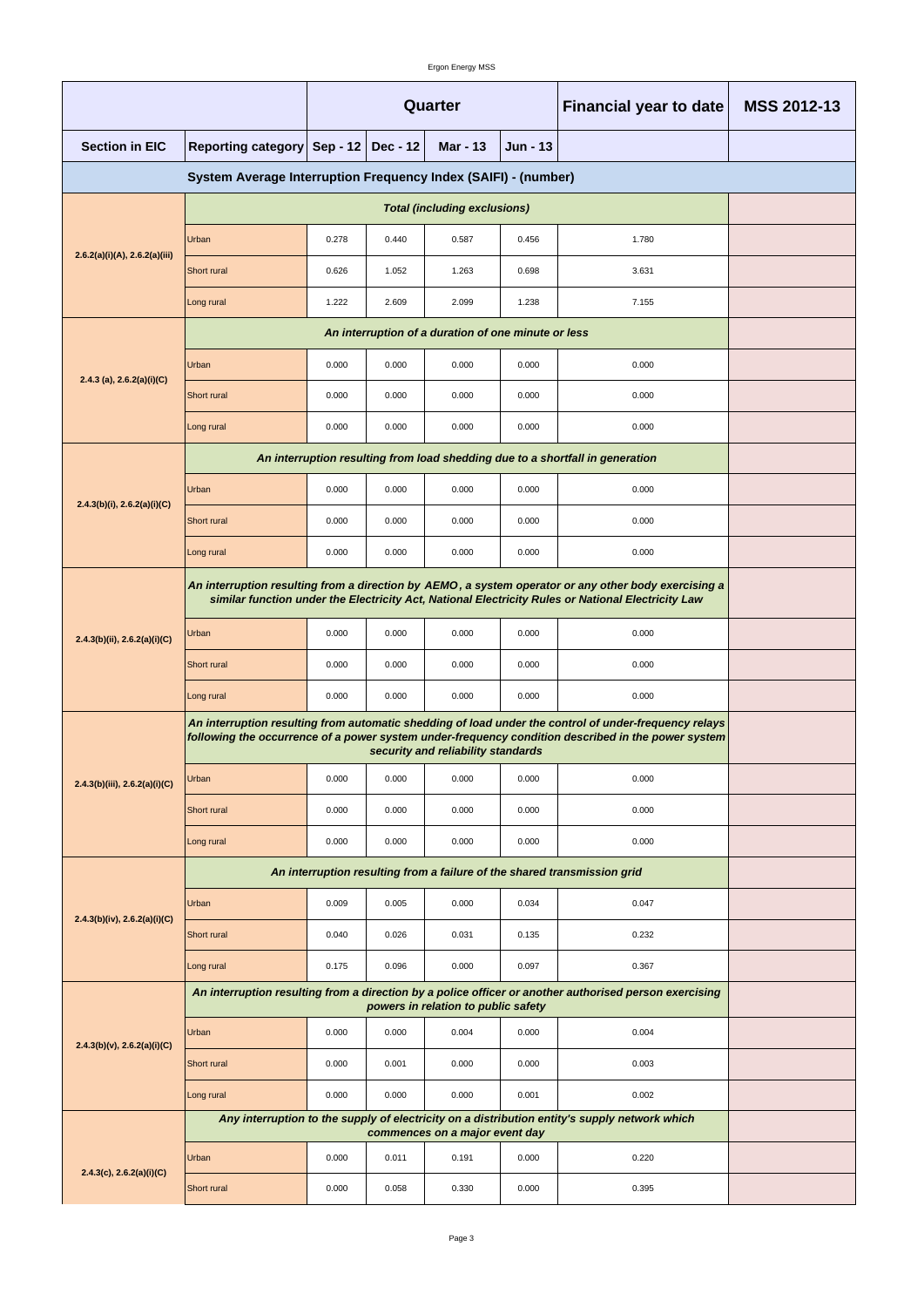## Ergon Energy MSS

|                                    | Long rural                                                                                                | 0.000 | 0.160 | 0.333 | 0.000 | 0.515 |  |  |
|------------------------------------|-----------------------------------------------------------------------------------------------------------|-------|-------|-------|-------|-------|--|--|
| 2.4.3(d), 2.6.2(a)(i)(C)           | An interruption caused by a customer's electrical installation or failure of that electrical installation |       |       |       |       |       |  |  |
|                                    | Urban                                                                                                     | 0.003 | 0.004 | 0.006 | 0.002 | 0.015 |  |  |
|                                    | <b>Short</b> rural                                                                                        | 0.004 | 0.006 | 0.010 | 0.004 | 0.023 |  |  |
|                                    | Long rural                                                                                                | 0.005 | 0.007 | 0.008 | 0.006 | 0.026 |  |  |
|                                    |                                                                                                           |       |       |       |       |       |  |  |
|                                    | Urban                                                                                                     | 0.012 | 0.020 | 0.201 | 0.036 | 0.287 |  |  |
| 2.6.2(a)(iii)                      | <b>Short</b> rural                                                                                        | 0.044 | 0.091 | 0.371 | 0.139 | 0.653 |  |  |
|                                    | Long rural                                                                                                | 0.180 | 0.263 | 0.341 | 0.104 | 0.910 |  |  |
| $2.6.2(a)(i)(B)$ , $2.6.2(a)(iii)$ |                                                                                                           |       |       |       |       |       |  |  |
|                                    | Urban                                                                                                     | 0.267 | 0.420 | 0.386 | 0.420 | 1.493 |  |  |
|                                    | Short rural                                                                                               | 0.582 | 0.961 | 0.891 | 0.559 | 2.977 |  |  |
|                                    | Long rural                                                                                                | 1.042 | 2.346 | 1.757 | 1.134 | 6.246 |  |  |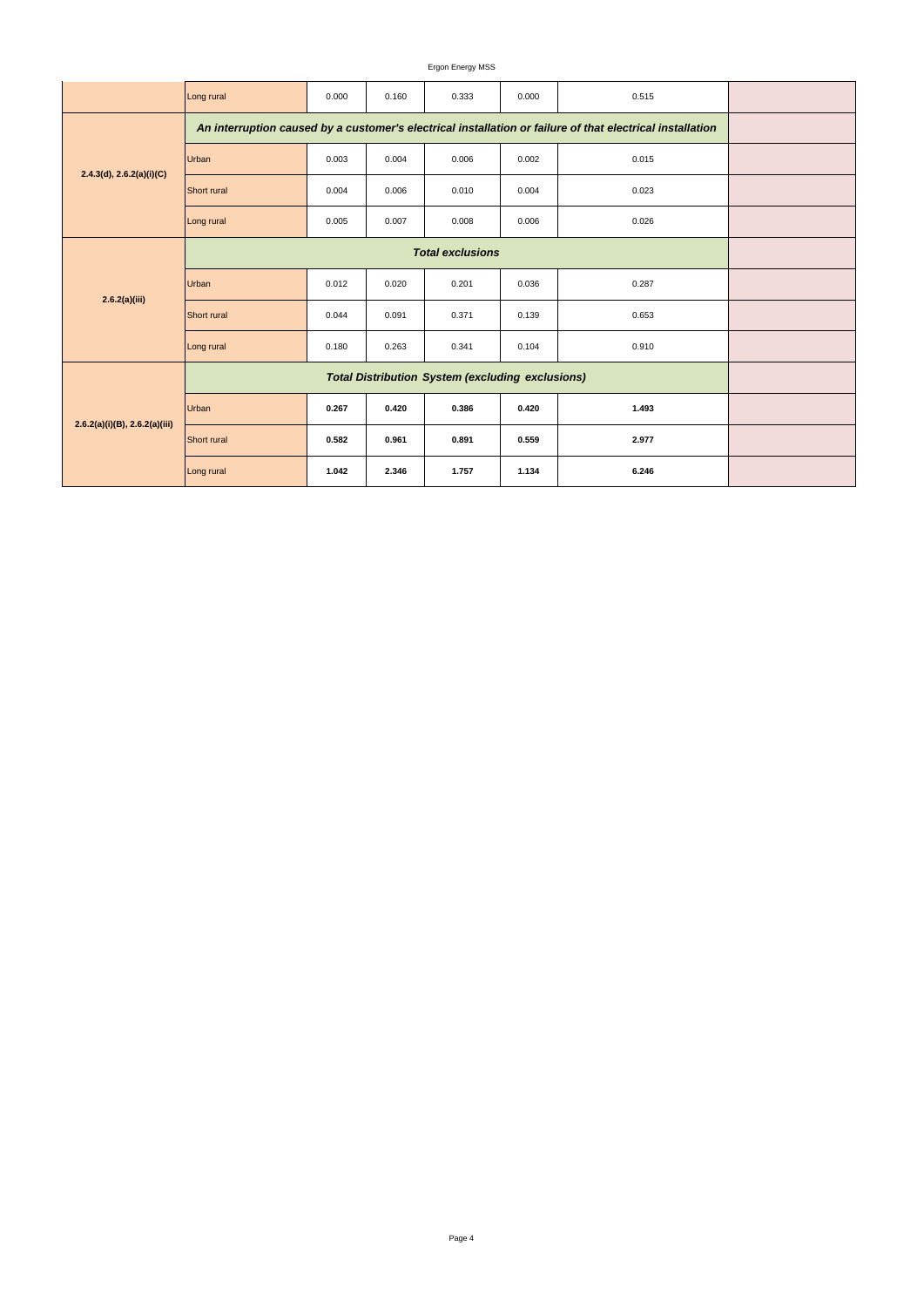| <b>Section in EIC</b> | An explanation of reasons for a distribution entity exceeding (where applicable) those minimum<br>service standards and proposals to improve performance | <b>Exceeded MSS</b> |
|-----------------------|----------------------------------------------------------------------------------------------------------------------------------------------------------|---------------------|
|                       |                                                                                                                                                          |                     |
|                       |                                                                                                                                                          |                     |
|                       |                                                                                                                                                          |                     |
|                       |                                                                                                                                                          |                     |
|                       |                                                                                                                                                          |                     |
| 2.6.2(a)(i)(E)        |                                                                                                                                                          |                     |
|                       |                                                                                                                                                          |                     |
|                       |                                                                                                                                                          |                     |
|                       |                                                                                                                                                          |                     |
|                       |                                                                                                                                                          |                     |
|                       |                                                                                                                                                          |                     |
|                       |                                                                                                                                                          |                     |

| <b>Section in EIC</b> | A description of any major event days                                                                                                                                                                                                                                                                                                                                     | <b>Date</b>                                                                                                                                                           |
|-----------------------|---------------------------------------------------------------------------------------------------------------------------------------------------------------------------------------------------------------------------------------------------------------------------------------------------------------------------------------------------------------------------|-----------------------------------------------------------------------------------------------------------------------------------------------------------------------|
| 2.6.2(a)(i)(D)        | Severe Storms that pummelled parts of South East Queensland.<br>Tropical Cyclone Oswald that devastated and Flooded Queensland.<br>Tropical Cyclone Oswald that devastated and Flooded Queensland.<br>Tornados devastated Bundaberg<br>Tropical Cyclone Oswald that devastated and Flooded Queensland.<br>Tropical Cyclone Oswald that devastated and Flooded Queensland. | Saturday, 17 November 2012<br>Thursday, 24 January 2013<br>Friday, 25 January 2013<br>Saturday, 26 January 2013<br>Sunday, 27 January 2013<br>Monday, 28 January 2013 |
|                       |                                                                                                                                                                                                                                                                                                                                                                           |                                                                                                                                                                       |